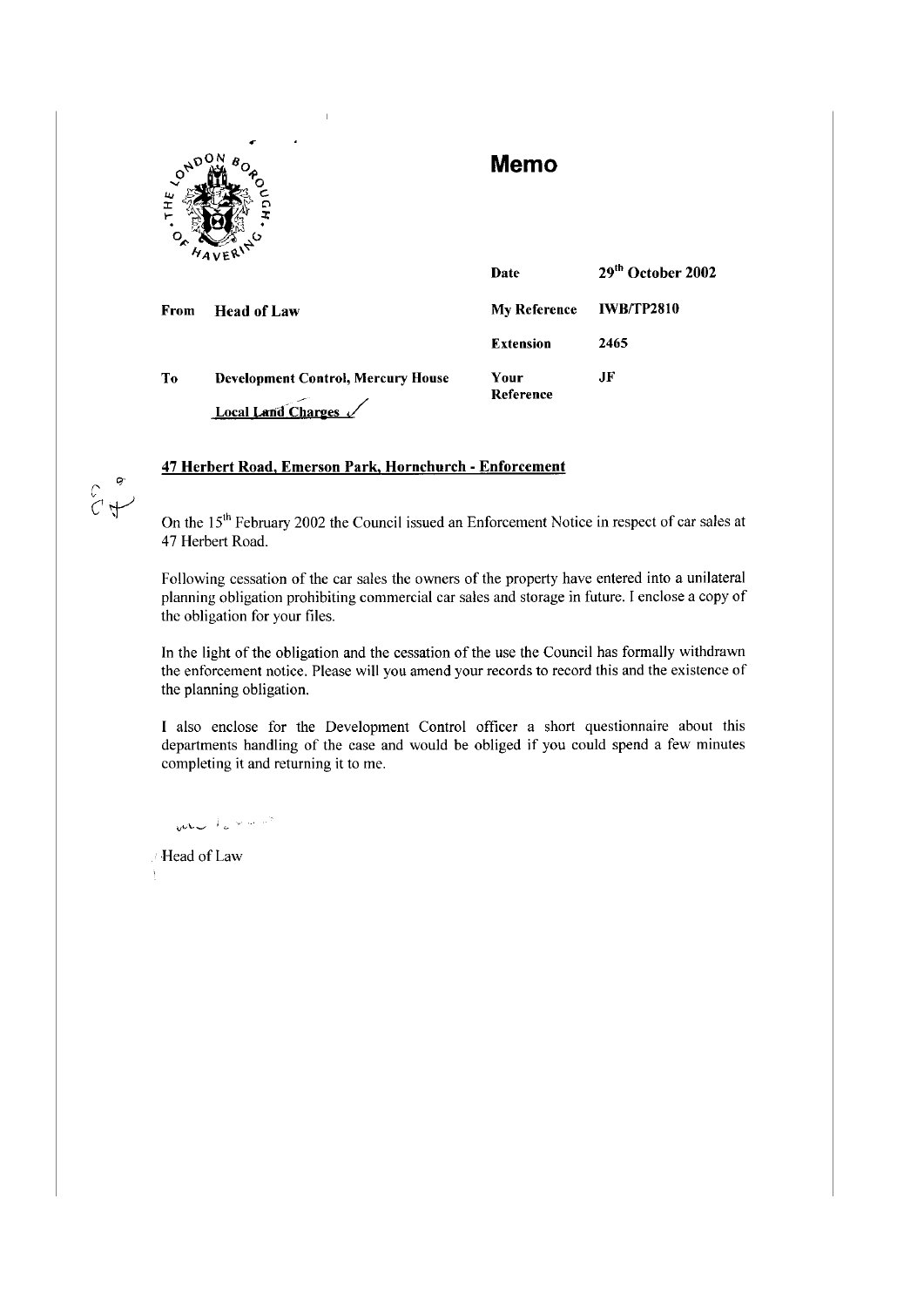## RE: 47 HERBERT ROAD, EMERSON PARK, HORNCHURCH, ESSEX

## IMPORTANT - THIS COMMUNICATION AFFECTS YOUR PROPERTY

## TOWN AND COUNTRY PLANNING ACT 1990 (as amended by the Planning and Compensation Act 1991)

#### ENFORCEMENT NOTICE

TO: I. The Owner of the said land

2. The Occupier of the said land

3. Mr DJ Woods, 47 Herbert Road, Emerson Park, Homchurch, Essex

4. Mrs L D Woods, 47 Herbert Road, Emerson Park, Homchurch, Essex

5. Motorland UK Ltd, 209 Station Lane, Homchurch, Essex

ISSUED BY: London Borough of Havering

1. THIS IS A FORMAL NOTICE which is issued by the Council because it appears to the Council that there has been a breach of planning control, under Section  $171A(1)(a)$  of the above Act, at the land described below. They consider that it is expedient to issue this Notice, having regard to the provisions of the development plan and to other material planning considerations.

# 2. THE LAND AFFECTED

The dwelling and associated land at 47 Herbert Road, Emerson Park, Homchurch shown hatched black on the attached plan.

#### 3. THE BREACH OF PLANNING CONTROL ALLEGED

Without planning permission a material change of use of the said land to a mixed residential / vehicles sales/ vehicle storage use

## 4. REASONS FOR ISSUING THIS NOTICE

It appears to the Council that the above breach of planning control has occurred within the last ten years. The unauthorised use is not suitable for this residential area. It disturbs the neighbours through noise, traffic movement and visual intrusion in such an area. The Council do not consider that planning permission should be given, because planning conditions could not overcome these problems.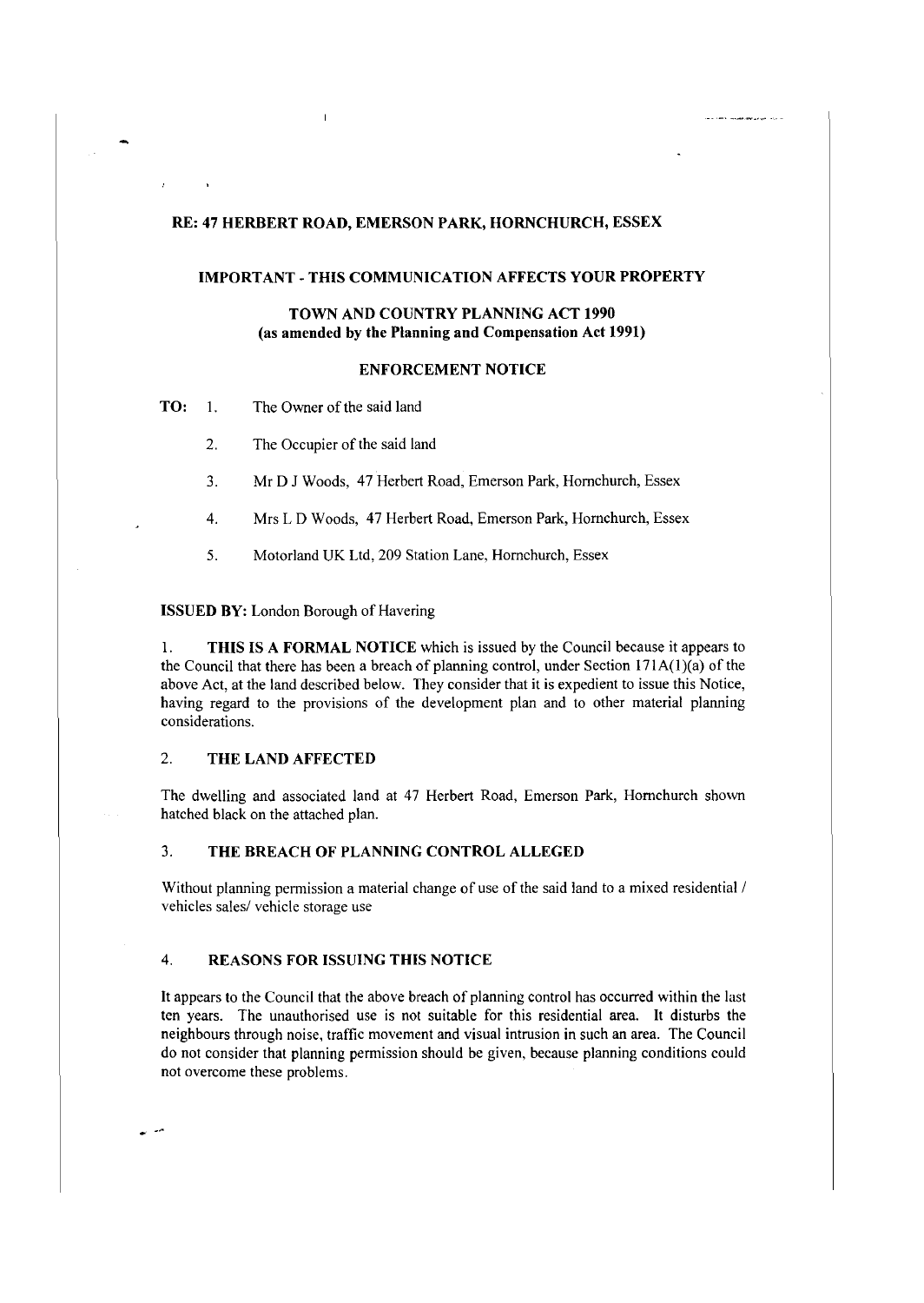# 5. **WHAT YOU ARE REQUIRED TO DO**

(i) Stop using the land for vehicle sales

Time for compliance: one month from the effective date of this notice.

(ii) Stop using the land for vehicle storage

Time for compliance: one month from the effective date of this notice.

(iii) Remove from the land all machinery, vehicles, goods and installations brought onto the land for the purpose of vehicle sales and/or vehicle storage

Time for compliance: one month from the effective date of this notice

# 6. **WHEN THIS NOTICE TAKES EFFECT**

This Notice takes effect on 29<sup>th</sup> March 2002, unless an appeal is made against it beforehand

Dated:  $15^{th}$  February 2002<br>Signed:  $\int_{\mathcal{U}\sim\mathcal{U}}\int_{\mathcal{U}\sim\mathcal{U}}$ 

Authorised Officer

on behalf of London Borough of Havering Town Hall Main Road Romford RMI 3BD

# **YOUR RIGHT OF APPEAL**

You can appeal against this Notice, but any appeal must be received, or posted in time to be received, by the Secretary of State before 29<sup>th</sup> March 2002. The enclosed booklet "Enforcement Appeals - A guide to Procedure" sets out your rights. Read it carefully. You may use the enclosed appeal forms. One is for you to send to the Secretary of State if you decide to appeal. The other is for you to keep as a duplicate for your own records. You should also send the Secretary of State the spare copy of this Enforcement Notice which is enclosed.

## **WHAT HAPPENS IF YOU DO NOT APPEAL**

If you do not appeal against this Enforcement Notice, it will take effect on 29<sup>th</sup> March 2002 and you must then ensure that the required steps for complying with **it,** for which you may be held responsible, are taken within the period specified in the Notice.

## **FAILURE TO COMPLY WITH AN ENFORCEMENT NOTICE WHICH HAS TAKEN EFFECT CAN RESULT IN PROSECUTION AND/OR REMEDIAL ACTION BY THE COUNCIL.**